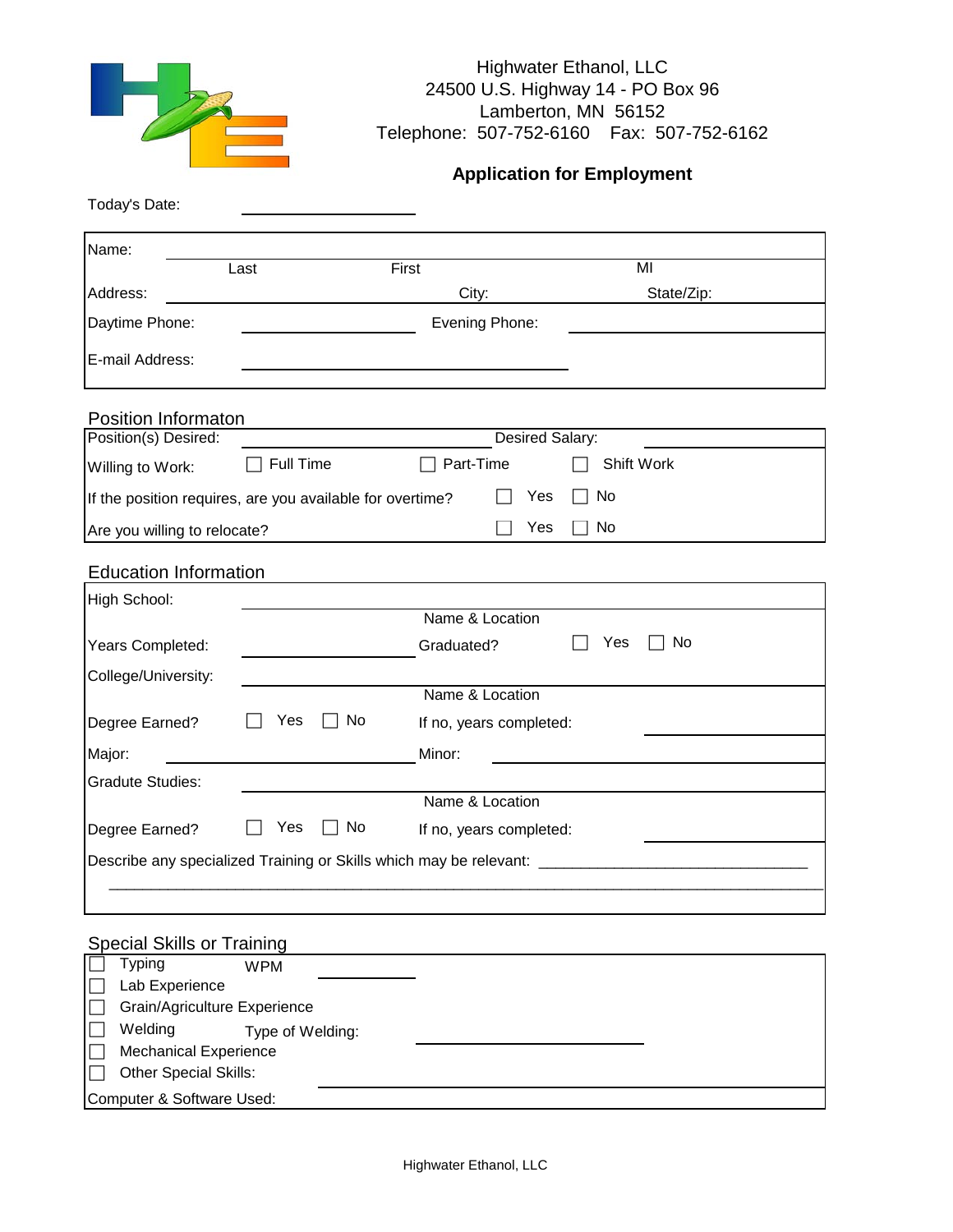| <b>Employment History</b>                         |      |            |                                                                                                                                                                                                                                              |                     |                  |                |                                                                                                                                                                                                                                                                                                            |
|---------------------------------------------------|------|------------|----------------------------------------------------------------------------------------------------------------------------------------------------------------------------------------------------------------------------------------------|---------------------|------------------|----------------|------------------------------------------------------------------------------------------------------------------------------------------------------------------------------------------------------------------------------------------------------------------------------------------------------------|
| Are you currently employed                        |      |            |                                                                                                                                                                                                                                              |                     |                  | Yes            | No                                                                                                                                                                                                                                                                                                         |
| May we contact your most recent/current employer? |      |            |                                                                                                                                                                                                                                              |                     |                  | Yes            | No                                                                                                                                                                                                                                                                                                         |
|                                                   |      |            |                                                                                                                                                                                                                                              |                     |                  |                | Complete the following section in detail, most recent employer or current employer first (include service<br>in the Armed Forces of the United States, part-time, summer employment, self employment,<br>volunteer or temporary employment if applicable). It is not necessary to go back beyond 10 years. |
|                                                   |      |            |                                                                                                                                                                                                                                              |                     |                  |                |                                                                                                                                                                                                                                                                                                            |
| Address:                                          |      |            |                                                                                                                                                                                                                                              |                     |                  |                | Phone #:                                                                                                                                                                                                                                                                                                   |
|                                                   | City |            | <b>State</b>                                                                                                                                                                                                                                 |                     | $\overline{Zip}$ |                |                                                                                                                                                                                                                                                                                                            |
|                                                   |      |            |                                                                                                                                                                                                                                              |                     |                  |                |                                                                                                                                                                                                                                                                                                            |
| Position Description:                             |      |            |                                                                                                                                                                                                                                              |                     |                  |                |                                                                                                                                                                                                                                                                                                            |
| Dates Employed:                                   |      | Month & Yr | $\overline{\phantom{a}}$ to $\overline{\phantom{a}}$<br>Month & Yr                                                                                                                                                                           | Reason for Leaving: |                  |                |                                                                                                                                                                                                                                                                                                            |
| <b>Starting Salary/Hourly Rate:</b>               |      |            |                                                                                                                                                                                                                                              |                     |                  |                | Ending Salary/Hourly Rate:                                                                                                                                                                                                                                                                                 |
|                                                   |      |            |                                                                                                                                                                                                                                              |                     |                  |                |                                                                                                                                                                                                                                                                                                            |
| <b>Previous Employer:</b>                         |      |            |                                                                                                                                                                                                                                              |                     |                  |                |                                                                                                                                                                                                                                                                                                            |
| Address:                                          | City |            | <b>State</b>                                                                                                                                                                                                                                 |                     | Zip              |                | Phone #:                                                                                                                                                                                                                                                                                                   |
| Supervisor:                                       |      |            |                                                                                                                                                                                                                                              |                     |                  |                | Your Position: <u>_________________</u>                                                                                                                                                                                                                                                                    |
|                                                   |      |            | <u> 1980 - Jan Stein Stein Stein Stein Stein Stein Stein Stein Stein Stein Stein Stein Stein Stein Stein Stein S</u>                                                                                                                         |                     |                  |                |                                                                                                                                                                                                                                                                                                            |
| Position Description:                             |      |            |                                                                                                                                                                                                                                              |                     |                  |                |                                                                                                                                                                                                                                                                                                            |
| Dates Employed:                                   |      | Month & Yr | $\overline{\phantom{a}}$ to $\overline{\phantom{a}}$<br>Month & Yr                                                                                                                                                                           | Reason for Leaving: |                  |                |                                                                                                                                                                                                                                                                                                            |
| Starting Salary/Hourly Rate:                      |      |            |                                                                                                                                                                                                                                              |                     |                  |                | Ending Salary/Hourly Rate:                                                                                                                                                                                                                                                                                 |
| <b>Previous Employer:</b>                         |      |            |                                                                                                                                                                                                                                              |                     |                  |                |                                                                                                                                                                                                                                                                                                            |
| Address:                                          |      |            |                                                                                                                                                                                                                                              |                     |                  |                | Phone #:                                                                                                                                                                                                                                                                                                   |
|                                                   | City |            | <b>State</b>                                                                                                                                                                                                                                 |                     | Zip              |                |                                                                                                                                                                                                                                                                                                            |
| Supervisor:                                       |      |            |                                                                                                                                                                                                                                              |                     |                  | Your Position: |                                                                                                                                                                                                                                                                                                            |
| <b>Position Description:</b>                      |      |            |                                                                                                                                                                                                                                              |                     |                  |                |                                                                                                                                                                                                                                                                                                            |
| Dates Employed:                                   |      | Month & Yr | to to the state of the state of the state of the state of the state of the state of the state of the state of the state of the state of the state of the state of the state of the state of the state of the state of the stat<br>Month & Yr | Reason for Leaving: |                  |                |                                                                                                                                                                                                                                                                                                            |
| Starting Salary/Hourly Rate:                      |      |            |                                                                                                                                                                                                                                              |                     |                  |                | Ending Salary/Hourly Rate:                                                                                                                                                                                                                                                                                 |
| <b>Previous Employer:</b>                         |      |            |                                                                                                                                                                                                                                              |                     |                  |                |                                                                                                                                                                                                                                                                                                            |
| Address:                                          |      |            |                                                                                                                                                                                                                                              |                     |                  |                | Phone #:                                                                                                                                                                                                                                                                                                   |
|                                                   | City |            | <b>State</b>                                                                                                                                                                                                                                 |                     | Zip              |                |                                                                                                                                                                                                                                                                                                            |
| Supervisor:                                       |      |            | <u> 1980 - Jan Barbara Barat, prima politik (</u>                                                                                                                                                                                            |                     |                  | Your Position: | <u>and the community of the community of the community of the community of the community of the community of the community of the community of the community of the community of the community of the community of the community</u>                                                                       |
| Position Description:                             |      |            |                                                                                                                                                                                                                                              |                     |                  |                |                                                                                                                                                                                                                                                                                                            |
| Dates Employed:                                   |      |            | to to the state of the state of the state of the state of the state of the state of the state of the state of the state of the state of the state of the state of the state of the state of the state of the state of the stat               | Reason for Leaving: |                  |                |                                                                                                                                                                                                                                                                                                            |
|                                                   |      | Month & Yr | Month & Yr                                                                                                                                                                                                                                   |                     |                  |                |                                                                                                                                                                                                                                                                                                            |
| Starting Salary/Hourly Rate:                      |      |            |                                                                                                                                                                                                                                              |                     |                  |                | Ending Salary/Hourly Rate:                                                                                                                                                                                                                                                                                 |
| disability or other protected status):            |      |            |                                                                                                                                                                                                                                              |                     |                  |                | List any professional, trade, business and civic or volunteer activities and any offices held. (You may<br>exclude memberships which would reveal gender, race, religion, national origin, age, ancestry,                                                                                                  |